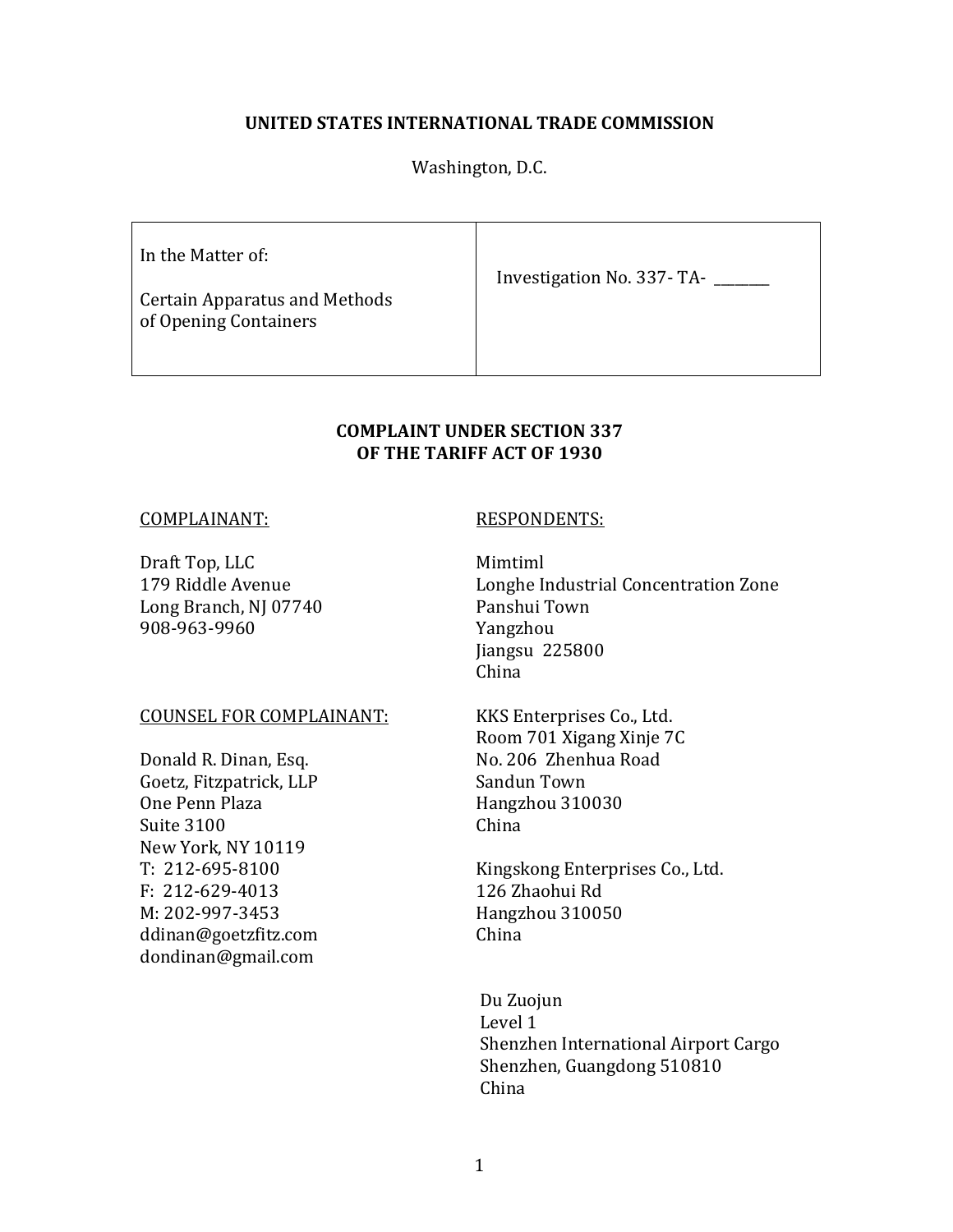WN Shipping USA, Inc. 475 Doughty Blvd. Inwood, NY 11098

 Shuje Wei 2855 S. Reservoir Drive No. 130 Pomona, CA 91766

 Express Cargo Forwarded, Ltd. 10722 S. La Cienega Blvd Los Angeles, CA 90304

 Tofba International, Inc. 12833 Chadron Avenue Hawthorne, CA 90250

 Hou Wenzheng 1200 Worldwide Blvd. Hebron, KY 41408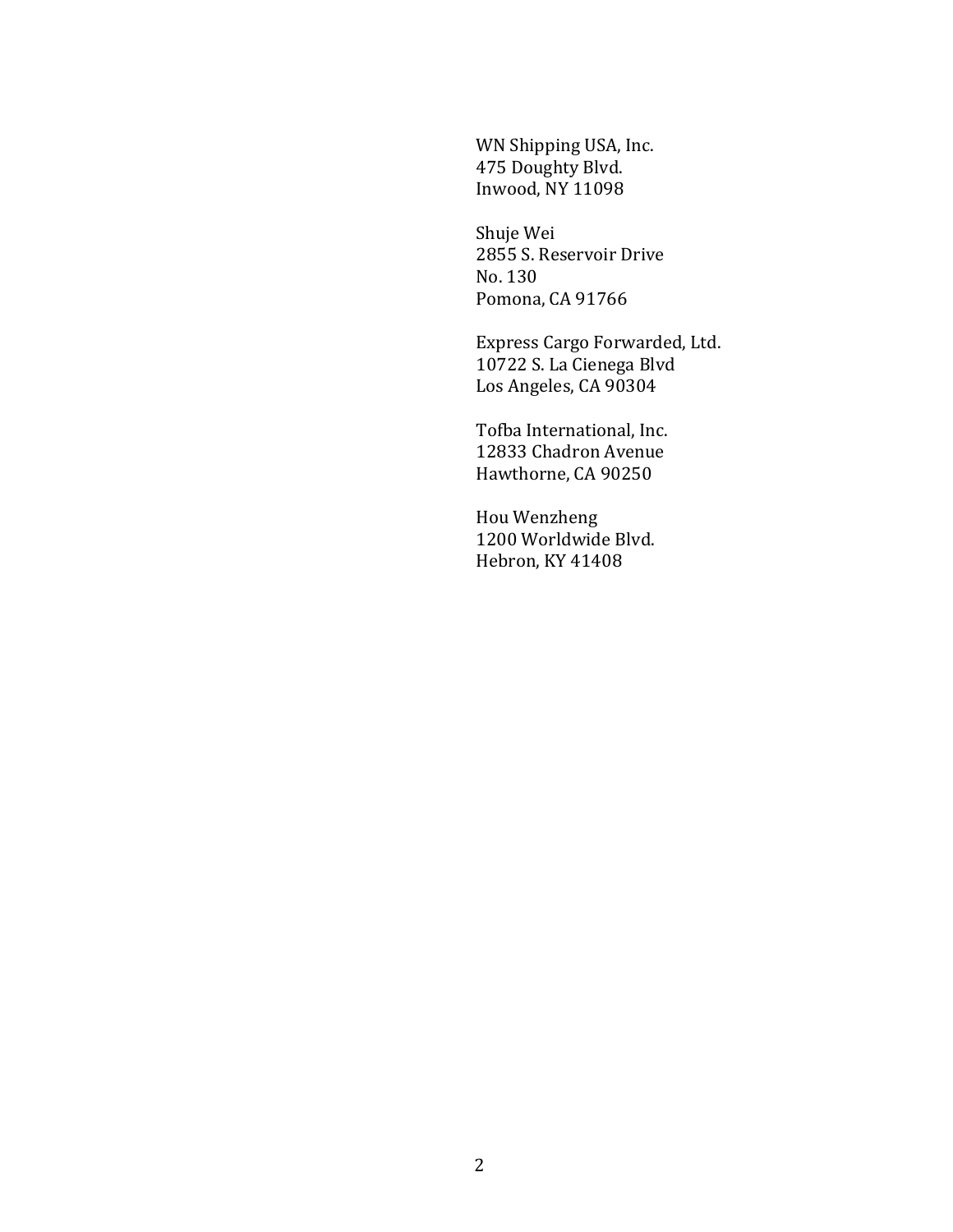# **TABLE OF CONTENTS**

| II. |                                                                            |
|-----|----------------------------------------------------------------------------|
|     |                                                                            |
|     |                                                                            |
|     | A. Identification of the Patent-in-Suit and Ownership by Draft Top, LLC  9 |
|     |                                                                            |
|     |                                                                            |
| V.  |                                                                            |
| VI. | SPECIFIC INSTANCES OF UNFAIR IMPORTATION AND SALE14                        |
|     | VII. CLASSIFICATION OF INFRINGING PRODUCTS UNDER THE                       |
|     |                                                                            |
| IX. |                                                                            |
| X.  |                                                                            |
| XI. |                                                                            |

# **APPENDIX**

|  |  | 1. Certified Copy of the U.S. Patent No. US 10, 519,0162, and Assignment |
|--|--|--------------------------------------------------------------------------|
|  |  |                                                                          |

- 2. Prosecution History of U.S. PATENT No. US 10,519,016 B2
- 3. Technical References Mentioned in Prosecution History of U.S. PATENT NO. US 10,519,016 B2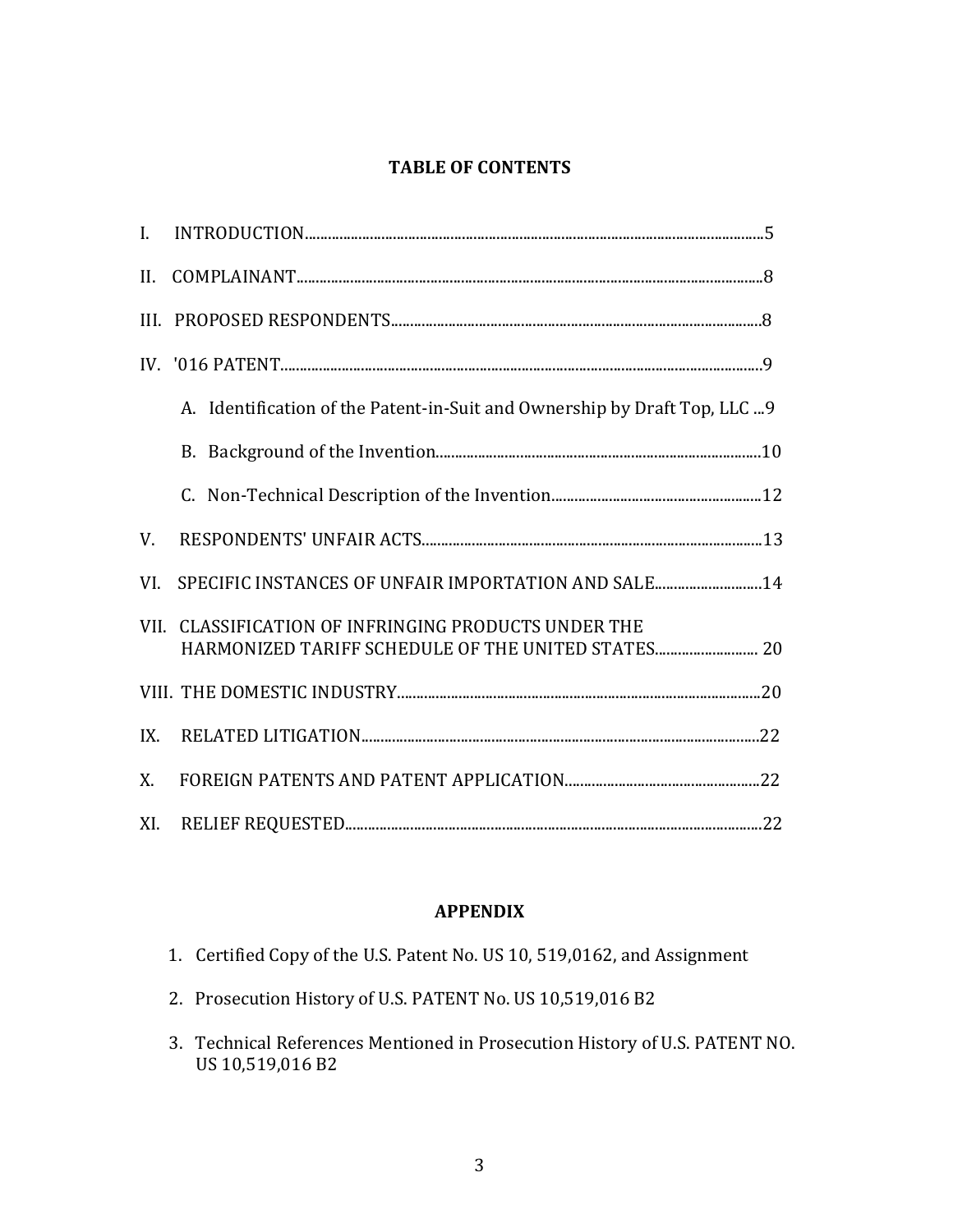# **LIST OF EXHIBITS**

- 1. U.S. Patent No. US 10,519,016 B2, and Assignment
- 2. The Draft Top
- 3. Claim Chart for U.S. Patent No. US 10519016 B2 (Draft Top).
- 4. Mintiml Import Sales and Marketing Materials
- 5. WN Shipping USA, Inc. Import Sales and Marketing Materials
- 6. Shujewei Import Sales and Marketing Materials
- 7. Express Cargo Import Sales and Marketing Materials
- 8. Tofba International, Inc. Import Sales and Marketing Materials
- 9. KKS Enterprises Co., Ltd. Import Sales and Marketing Materials
- 10. Du Zuojun- Import Sales and Marketing Materials
- 11. Hou Wenzheng Import Sales and Marketing Materials
- 12. Claim Chart for Respondents' Devices
- 13. Declaration of Sean Kelly (Importation)
- 14. Declaration of Armand Ferranti (Domestic Industry)
- 15. Draft Top, LLC's Manufacturers and Suppliers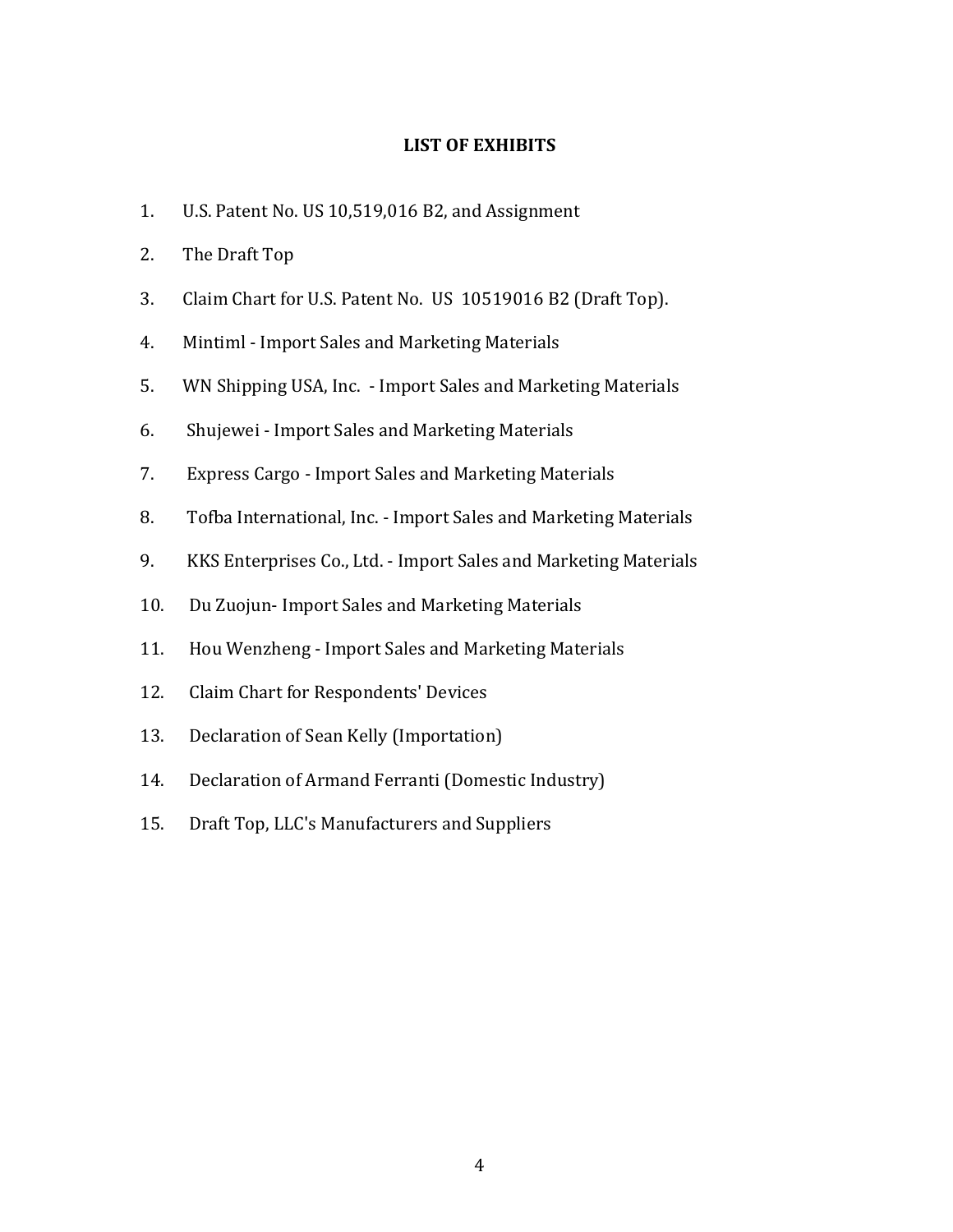## **I. INTRODUCTION**

#### **A. History of the Invention**

1. Draft Top LLC (hereinafter, "Draft Top") hereby files this Complaint pursuant to Section 337 of the Tariff Act of 1930, as amended, 19 U.S.C. § 1337, based on the importation into the United States, sale for importation, and/or sale after importation of certain apparatus and methods of opening containers that are intentionally and willfully designed to be used, and are used, in such a manner as to infringe upon certain such apparatus and methods of opening containers which are covered by and subject to claim 12 of U.S Patent No.: US 10, 519, 016 B2 (hereinafter the '016 patent") entitled "Apparatus and Methods of Opening Containers." A certified copy of the '016 patent, and the assignment of the patent to Draft Top, accompanies this Complaint as Exhibit 1 hereto. (Due to COVID restrictions, the original certified copies are in the custody of undersigned counsel, and are available upon request. True and correct photo copies are attached as the exhibits to the electronic Complaint.) The '016 patent is exclusively assigned to Draft Top. The inventors are Sean P. Kelly of Marietta, Georgia, and Armand Joseph Ferranti, Jr. of Long Branch, New Jersey("Inventors"), "Draft Top."

2.It is well accepted that drinking a beverage from a can is not the most enjoyable way to drink a beverage. This is for two main reasons:

 a) The aluminum top blocks the beverage's aroma from reaching one's nose. One's sense of taste is directly linked to your sense of smell. This is the same reason why children hold their nose when eating their least favorite vegetables, and why a draft beer always tastes

 $\sim$  5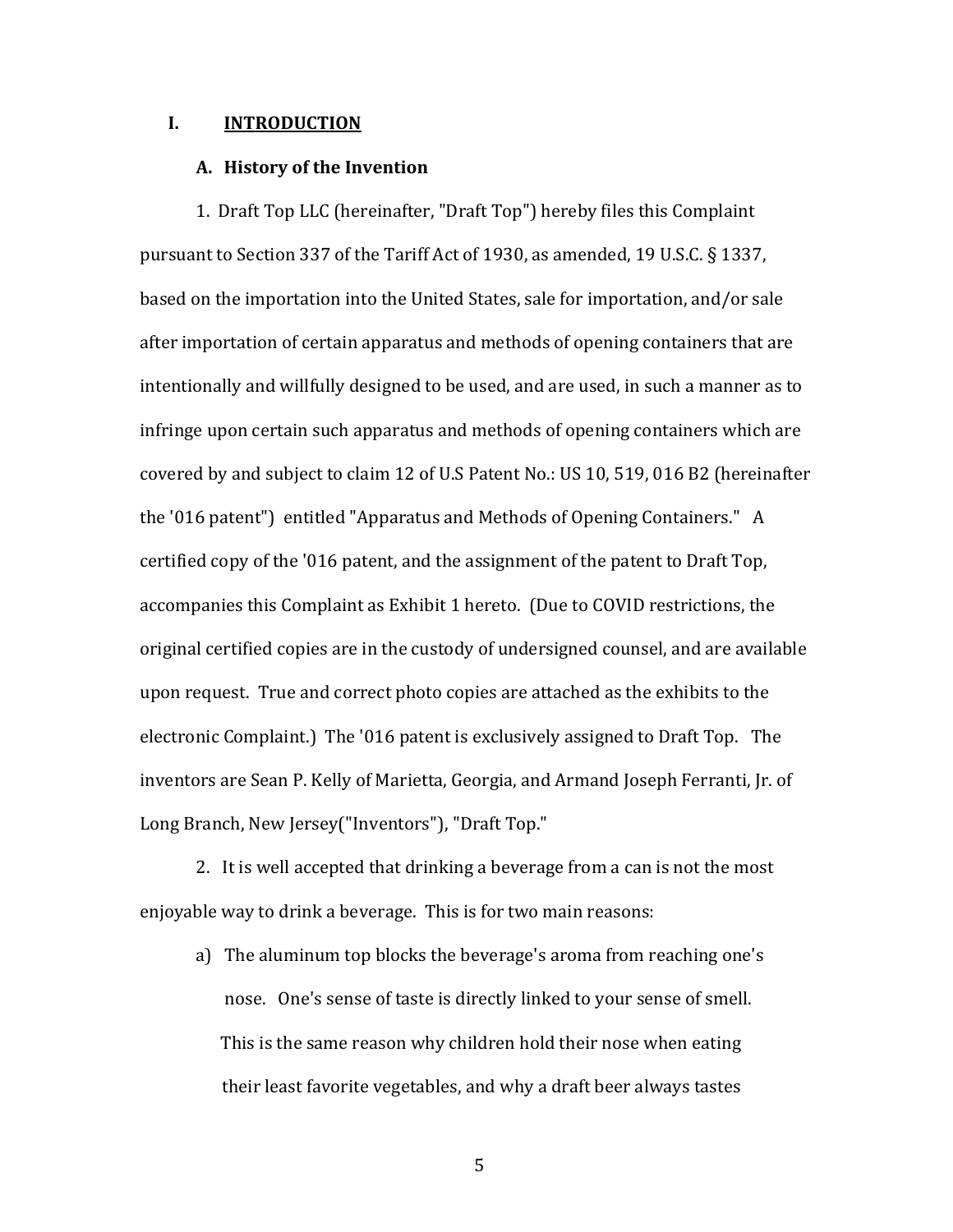better than a canned or bottled beer.

 b) The **"**clugging" of the beverage creates a sense of fullness. Everyone has experienced the bloated feeling of imbibing a canned drink far too quickly. One can feel the Co2 building up with every gulp taken. That is because the liquid becomes aerated as it pours out of the tiny opening. Not only is this feeling unpleasant, but it can also cause dangerous buildup of stomach acid.

 3. Removing the top of the can completely eliminates these problems. It allows the beverage to "breathe," which enhances both taste and smell. It easily allows one to add ice, garnishment and spirits to the drink, and eliminates the "clugging" problem.

# **B. Plain English Statement of the Invention (210.12(a)(12))**

4.Draft Top is an LLC consisting of four men who set out to elevate the canned beverage experience. These four men worked for eight years to develop a barware product that consumers now use to improve the experience of drinking from cans. Although Draft Top was initially focused on products for craft beer, the company evolved into offering this product for all types of beverages (soda, seltzer, canned beer and canned wine).

 5. The signature product which was designed and is sold by Draft Top is 100 percent American made, and Draft Top takes pride in its ability to create jobs from its product, one that is widely used throughout the world. *See* Exhibit 2.1 In fact, Draft

<sup>&</sup>lt;sup>1</sup> The signature product sold by Draft Top is known by the product name "Draft Top".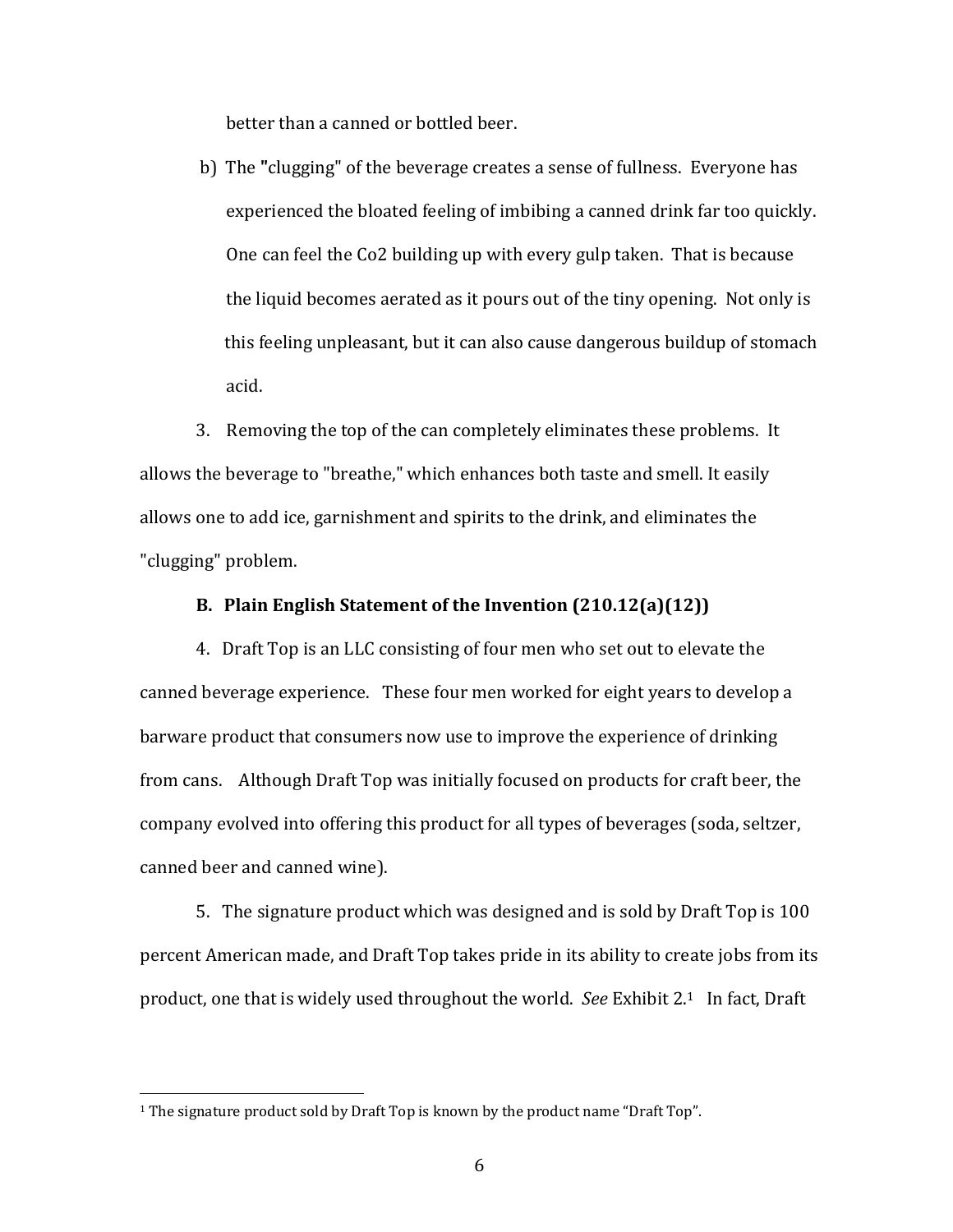Top has sold its USA-made product to 30 plus countries and has generated hundreds of thousands of dollars that feed the American economy.

- 6.The "Draft Top" product works in the following manner:
	- i) Simply open the handle to the tool, which retracts the splitters to the center of the can.
	- ii) Place the tool on the can and press down lightly.
	- iii) Squeeze the handle, which sends the splitters outward towards the inner rim of the can.
	- iv) Rotate the tool on the can in either direction to separate the lid from the rim, then push the lid in OR remove it entirely depending on one's preference.
	- v) The result is a very safe, non-sharp, drinking surface from which one can enjoy the beverage as one would from a glass or cup.

# **C. The Unfair Act**

 7.The Inventors applied for, and were granted, a patent protecting their novel idea. On December 31, 2019, the United States Patent and Trademark Office (hereinafter "PTO") duly and properly issued the '016 patent, entitled, "Apparatus and Methods of Opening Containers" to the Inventors. The Inventors thereafter assigned this '016 patent to their company (and the Complainant), Draft Top. Draft Top makes its patented "Draft Top" apparatus available to the public.

 8. Respondents manufacture for importation and sale in the United States, import into the United States, and/or sell after importation into the United States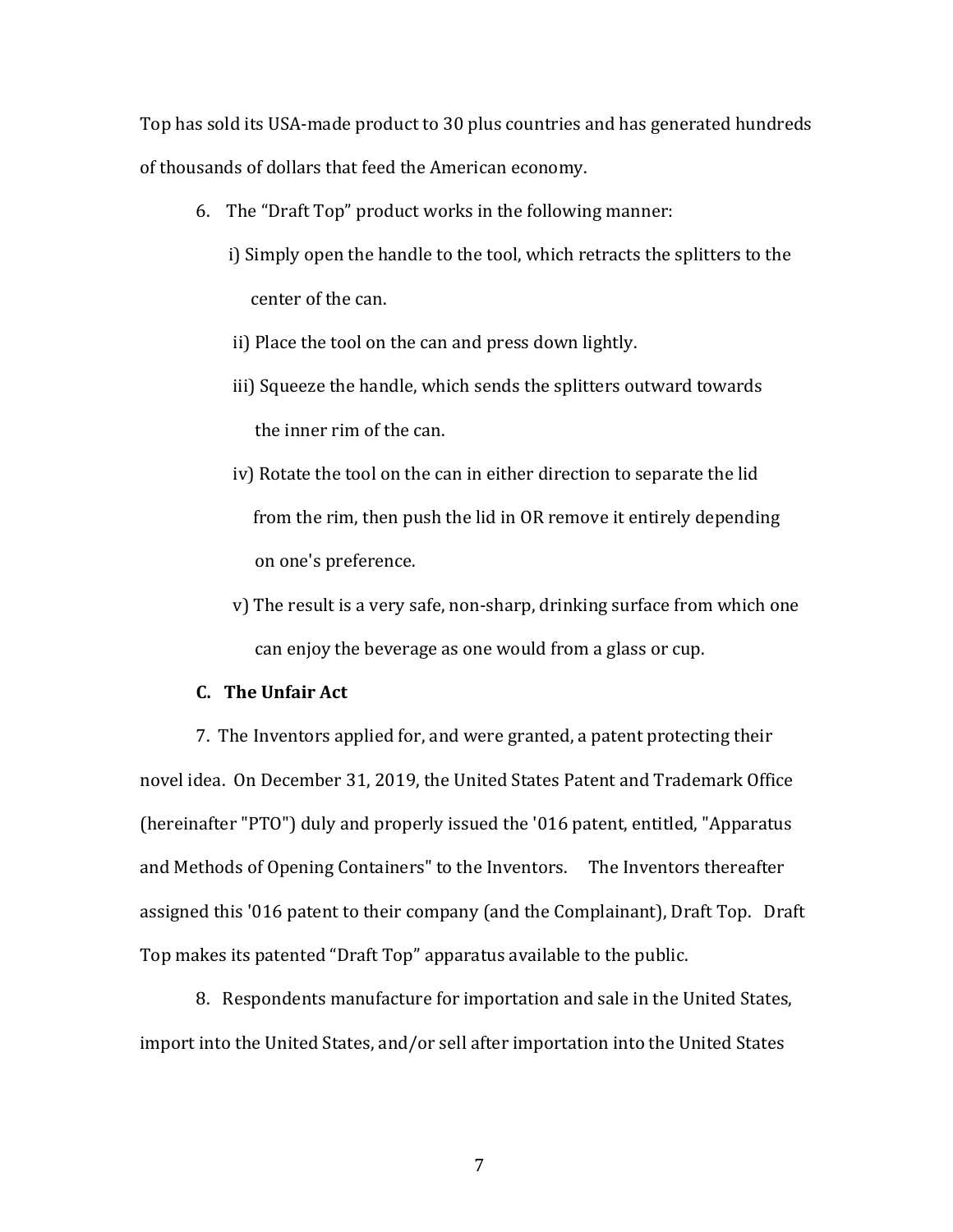apparatus(es) which is/are especially designed to be used and is used in such manner as to infringe upon the '016 Patent. Respondents make and sell such apparatus primarily through the internet, and ship mainly through freight forwarders.

#### **II. COMPLAINANT**

 9. Draft Top is organized under the laws of the State of New Jersey with its principal place of business at 179 Riddle Avenue, Long Branch, New Jersey. Draft Top manufactures and sells the "Draft Top" apparatus (hereinafter also referred to as the "device" or "can-opening device"), which is covered by the claims of the '016 patent, and which is designed to be used in connection with the methods covered by the '016 patent. A claim chart is attached. *See* Exhibit 3.

#### **III. PROPOSED RESPONDENTS**

 10. Mintiml is a Chinese company with its principal place of business at Longhe Industrial Concentration Zone, Panshui Town, Yangzhou, Jiangsu 225800 China, which manufactures and sells the apparatus covered by the patent.

 11. KKS Enterprises Co., Ltd., is a Chinese company with its principal place of business at Room 701, Xigang Xinje 7C, No. 206, Zhenhua Road, Sandun Town, Hangzhou 310030 China, which manufactures and sells the apparatus covered by the patent.

 12. Kingskong Enterprises Company, Ltd., is an affiliate of KKS Enterprises Company, Ltd., with its principal place of business at 126 Zhaohui Rd, Hangzhou 310050 China, which manufactures and sells the apparatus covered by the patent.

13. Du Zuojun is a Chinese company with its principal place of business at

8 and 20 and 20 and 20 and 20 and 20 and 20 and 20 and 20 and 20 and 20 and 20 and 20 and 20 and 20 and 20 and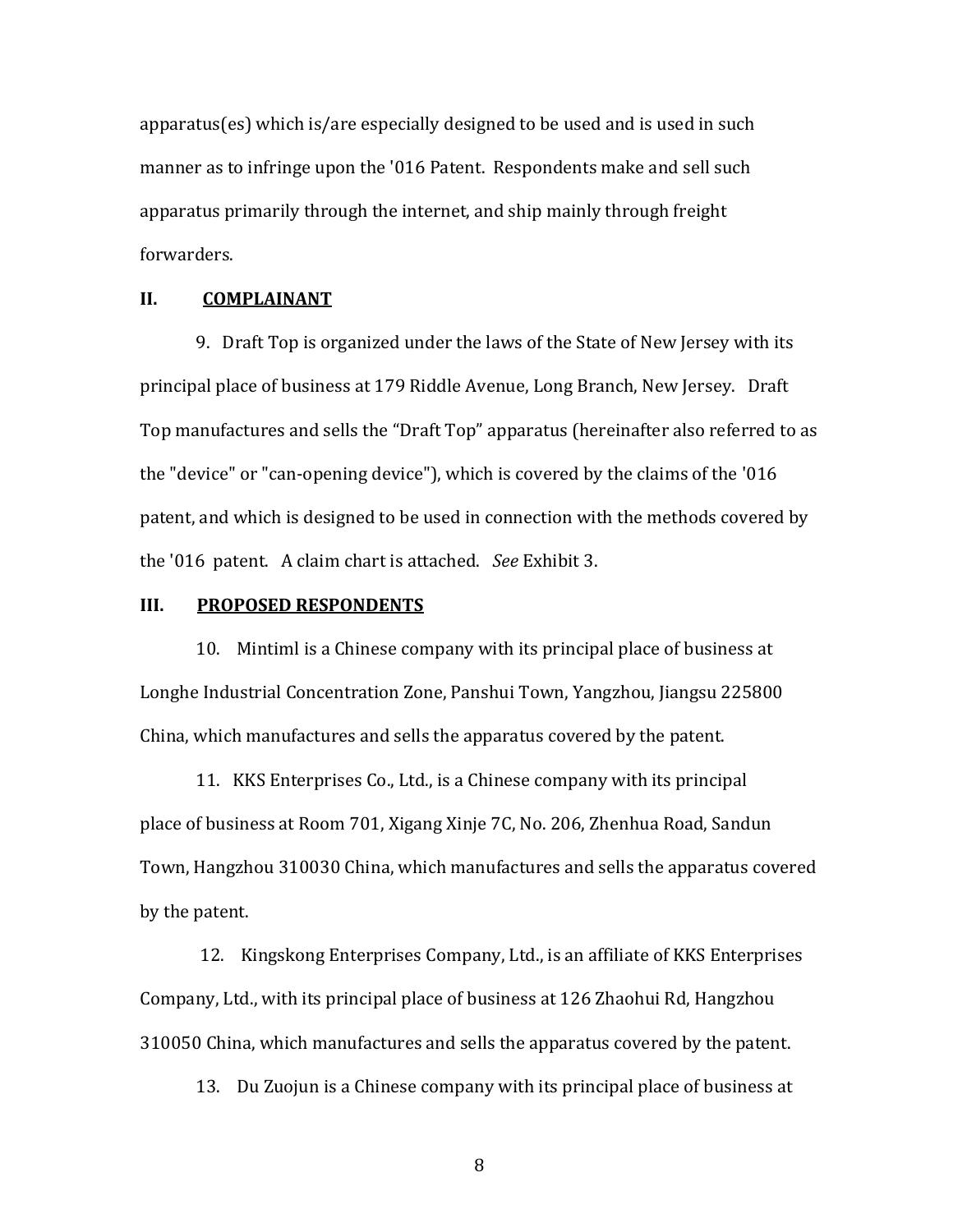Level 1, Shenzhen International Airport Cargo, Shenzhen, Guandong 510810 China, which manufactures and sells the apparatus covered by the patent.

 14. WN Shipping, USA, Inc. is a New York corporation with its principal place of business at 475 Doughty Blvd., Inwood, NY, 11098, which imports and sells the apparatus covered by the '016 patent.

 15**.** Shuje Wei, is a California company with its principal place of business at 2855 S. Reservoir Drive, No. 130, Ponoma, CA, 91766, which imports and sells the apparatus covered by the '016 patent.

 16. Express Cargo Forwarded, Ltd., is a California company with its principal place of business at 10722 Blvd, Los Angeles, CA, 90304, which imports and sells the apparatus covered by the '016 patent.

 17. Tofba International, Inc., is a California corporation with its principal place of business at 1283 Chadron Ave., Hawthorne, CA, 90250, which imports and sells the apparatus covered by the '016 patent.

 18. Hou Wenzheng, is a Kentucky corporation with its principal place of business at 1200 Worldwide Blvd., Hebron, KY, 41408, which imports and sells the apparatus covered by the '016 patent.

#### **IV. '016 PATENT**

#### **A. Identification of the Patent-in-Suit and Ownership**

 19. The '016 patent is entitled "Apparatus and Method of Opening Containers," and was issued on December 31, 2019 to the inventors, Sean P. Kelly and Armand Joseph Ferranti, Jr. ("Inventors"). The '016 patent expires on or about October 8, 2040. *See* Exhibit 1.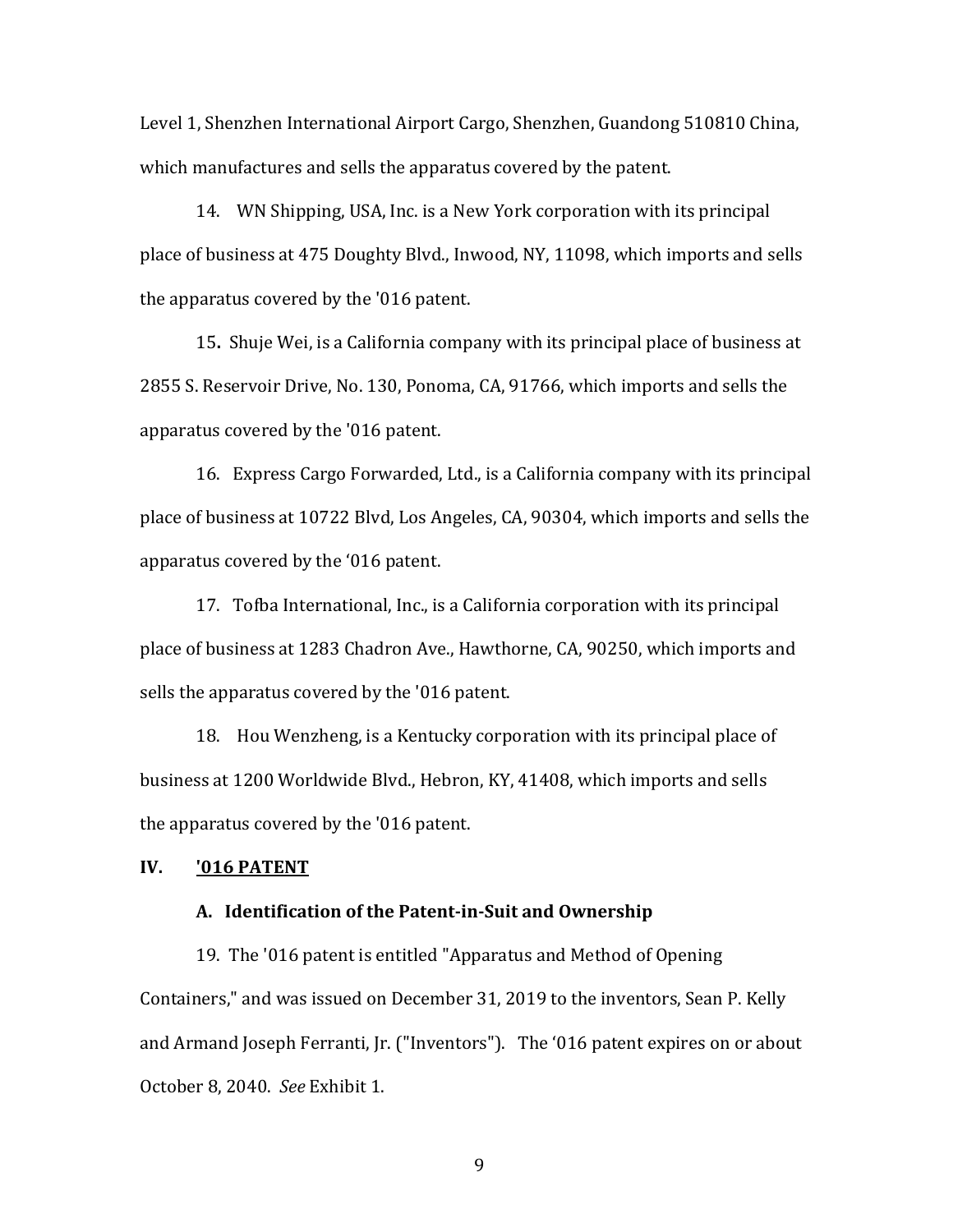20. The Inventors own all rights, title, and interest in '016 patent.

 21**.** Pursuant to Rule 210.12(c), this Complaint is accompanied by one certified copy and three additional copies of the prosecution history of the '016 patent, and four copies of the '016 patent and the applicable pages of each technical reference mentioned in the prosecution history. (Due to COVID restrictions, the original certified copies are in the custody of undersigned counsel, and are available upon request.)

 22**.** The Inventors have assigned the '016 patent to their company, Draft Top, LLC. *See* Exhibit 1.

#### **B. Background of the Invention**

 23. As noted above, traditional cans and other metal containers have openings which limit the flow of the beverage, adversely affecting the taste of the beverage therein, and thereby limiting its use as a drinking vessel. Traditional means of removing the top of a can tended to leave sharp edges which were dangerous and could cause severe cuts to the user's hands or mouth.

 24. Recognizing these problems, the inventors Sean Kelly and Armand Ferranti embarked on a quest to invent a device, which would be comprised of a single tool, and was easy and quick to operate, to remove the top of a can in a way that left the top edges smooth to the touch and not dangerous. Kelly and Ferranti developed a device and the method for using it, which allowed the removal of the can's top, with minimal physical effort, in a way that the can could be guided by the user, while using the device without denting the malleable middle of the can, with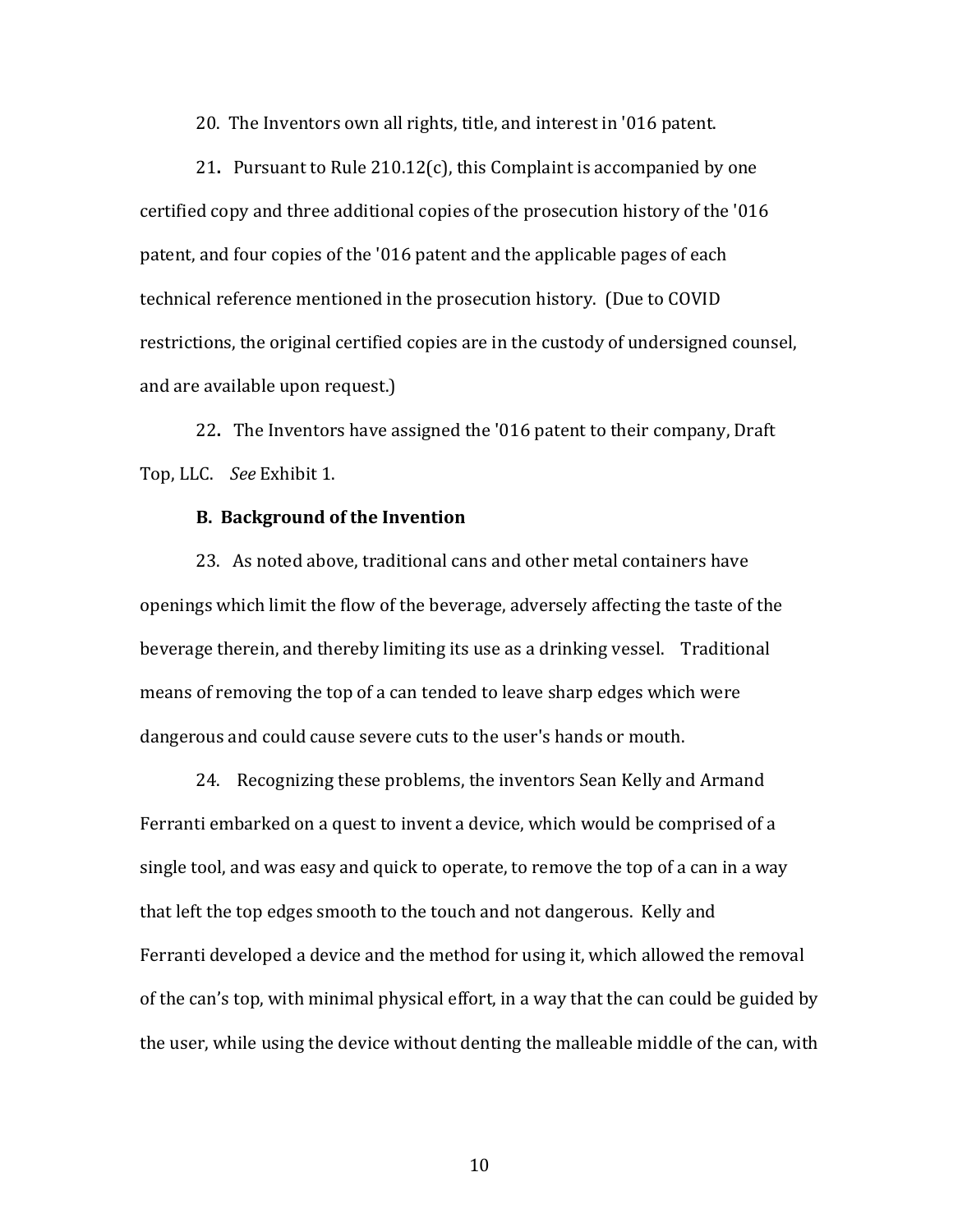the result that the inner lip of the can would remain intact and provide a smooth surface at the top of the can.

 25**.** In the prior art, traditional devices which were designed to remove the planar upper surface of a sealed container are limited in the types of containers they can open and are constrained in the method of accessing the contents of the container contents. A recent trend among planar top surface soda or beverage cans is to engage the installed tab located at the top while including a perforated indentation opposite the tube to improve flow of soda or beverage from the can once opened. This conventional technique is problematic because a separate tool is typically used to puncture the perforated indentation such as a key or other instrument. Additionally, for applications in a bar or concession environment, the necessity to quickly deliver the container contents is not achieved because this twostep process is cumbersome or impractical. Finally, engaging the installed tab and puncturing the perforated indentation only increases flow of the soda or beverage from the can based on the limited dimensions of the tabbed mouth opening.

 26. Traditional opening devices present various access challenges for planar top containers without an engagement tab or "mouth". These devices use a single blade to remove the entire planar upper surface. These conventional devices require many rotations of a handle or a crank to utilize the single blade to cut around the entire circumferential edge of the container. In addition, traditional mechanical and electrical devices remove the planar upper surface of a container while leaving sharp edges that are harmful to the operator upon removal. The contents of such containers subsequently need to be removed to an intermediate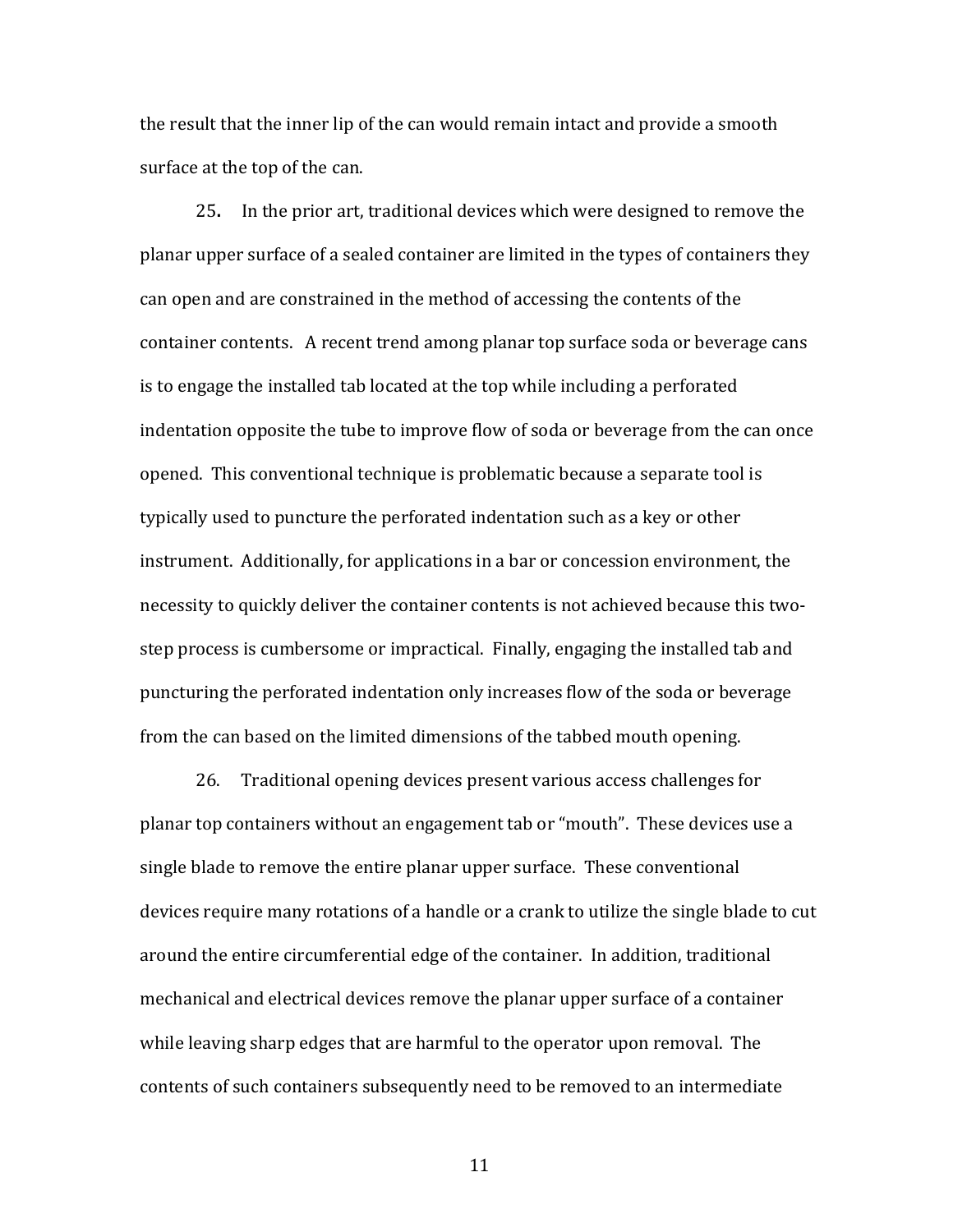container for operator safety following the opening process.

#### **C. Non-technical Description**

 27**.** The '016 patent overcame these obstacles by making a device/apparatus available to users having a combination of blades that could be opened or closed by the operation by pressing a lever attached to the device. The device works by positioning a surface of a platform of a device over an outer rim of a container, the surface having a perimeter; extending each of a plurality of blades outward toward the perimeter of the surface to engage respective portions of an inner face extending downward from a top edge of the outer rim of the container by rotating a gear by compressing a lever of the device toward the platform, wherein the gear is operatively coupled to each of the plurality of blades; and cutting the inner face extending downward from the top edge of the outer rim of the container by maintaining the lever compressed and rotating the platform.

 28**.** An apparatus and methods of opening cans which permit the user to remove the entire upper top surface of the can. The apparatus and methods, incorporate a platform with a plurality of arms coupled to blades that engage the inner circumferential edge of a container by folding the edges inward. The blades and arms are coupled to a lever and rotate outward when the lever is compressed. The apparatus and methods are able to adhere to the different sizes and contours of a sealed can lid. Additionally, the apparatus and methods employed by the device permits the user to safely remove the top of the can with both ease and efficiency with no burrs or sharp edges that could hurt or cut the user.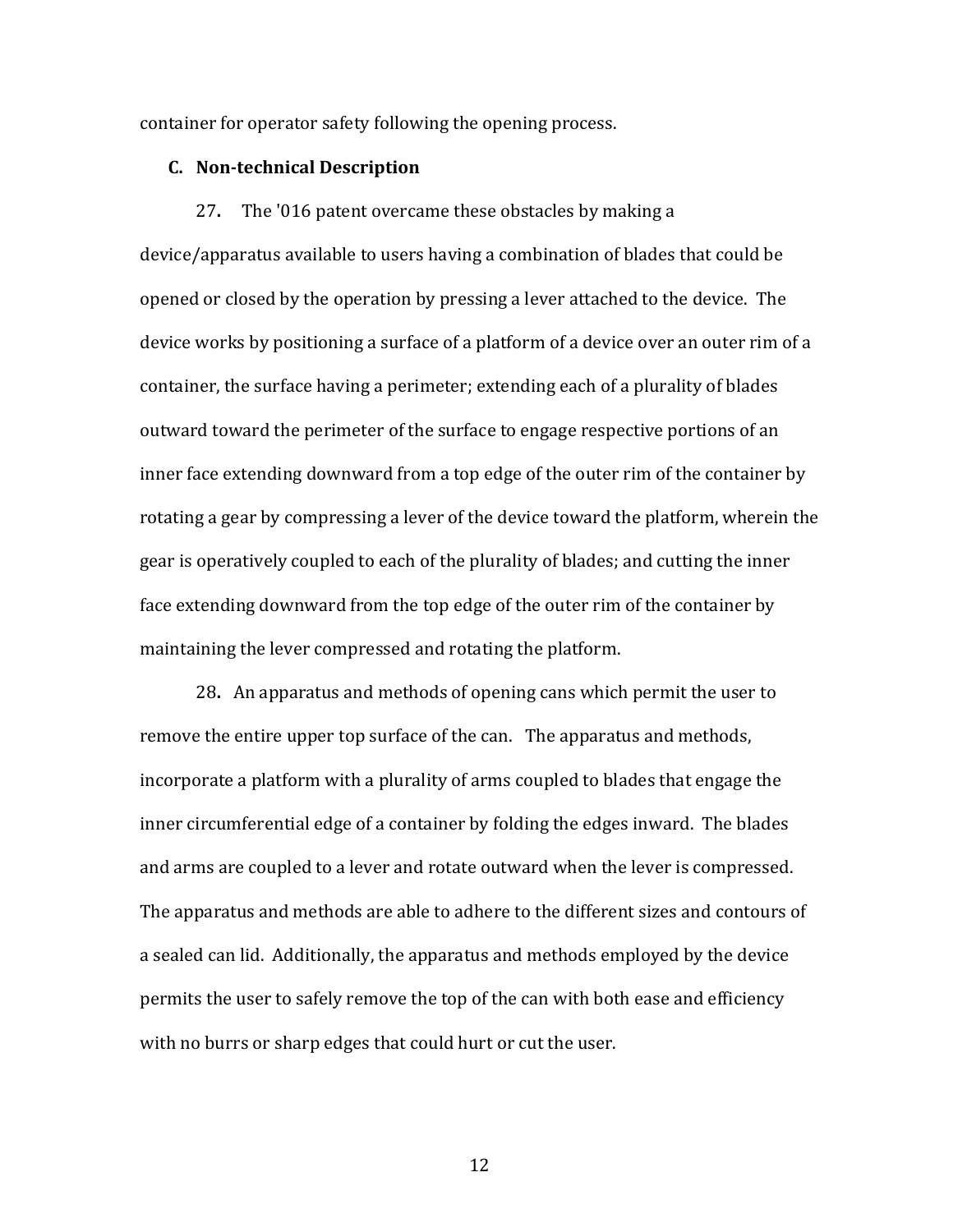#### **VI. RESPONDENTS' UNFAIR ACTS**

29**.** Respondents infringe claim 12 of the '016 patent.

30. Use of Respondents' products is covered by claim 12 of the '016 patent.

 31. All Respondents' apparatus(es), as defined by the '016 patent, are essentially identical. They are all can-opening devices which designed to be used for the purpose of creating an open drinking container by removing the lid off the can, by utilizing the methods covered by claim 12 of the '016 patent. They are all intended to be used primarily, if not solely, in a manner that infringes the claims of the '016 patent.

 32. A claim chart setting forth claim 12 of the '016 patent for Respondents' products is annexed hereto as Exhibit 3.

 33**.** All the Respondents make the apparatus for importation and sale in the United States, and which are specifically made for use in employing the patented methods of the '016 patent. The consumer buys the apparatus for the specific purpose of using it to open cans and other containers, by the patented method, to use the opened container in the manner taught by the '016 patent. Therefore, Respondents are infringing the claims of the '016 patent, including claim 12.

#### **VII. SPECIFIC INSTANCES OF UNFAIR IMPORTATION AND SALE**

 34. All the Respondents make the patented device primarily, if not specifically, for the United States market. The devices are imported into the United States in three primary methods: 1) sale on the website of the manufacturer, 2) sale on internet platforms like Amazon, Etsy, eBay, and the like, and/or 3) sent directly to the purchaser through freight forwarders.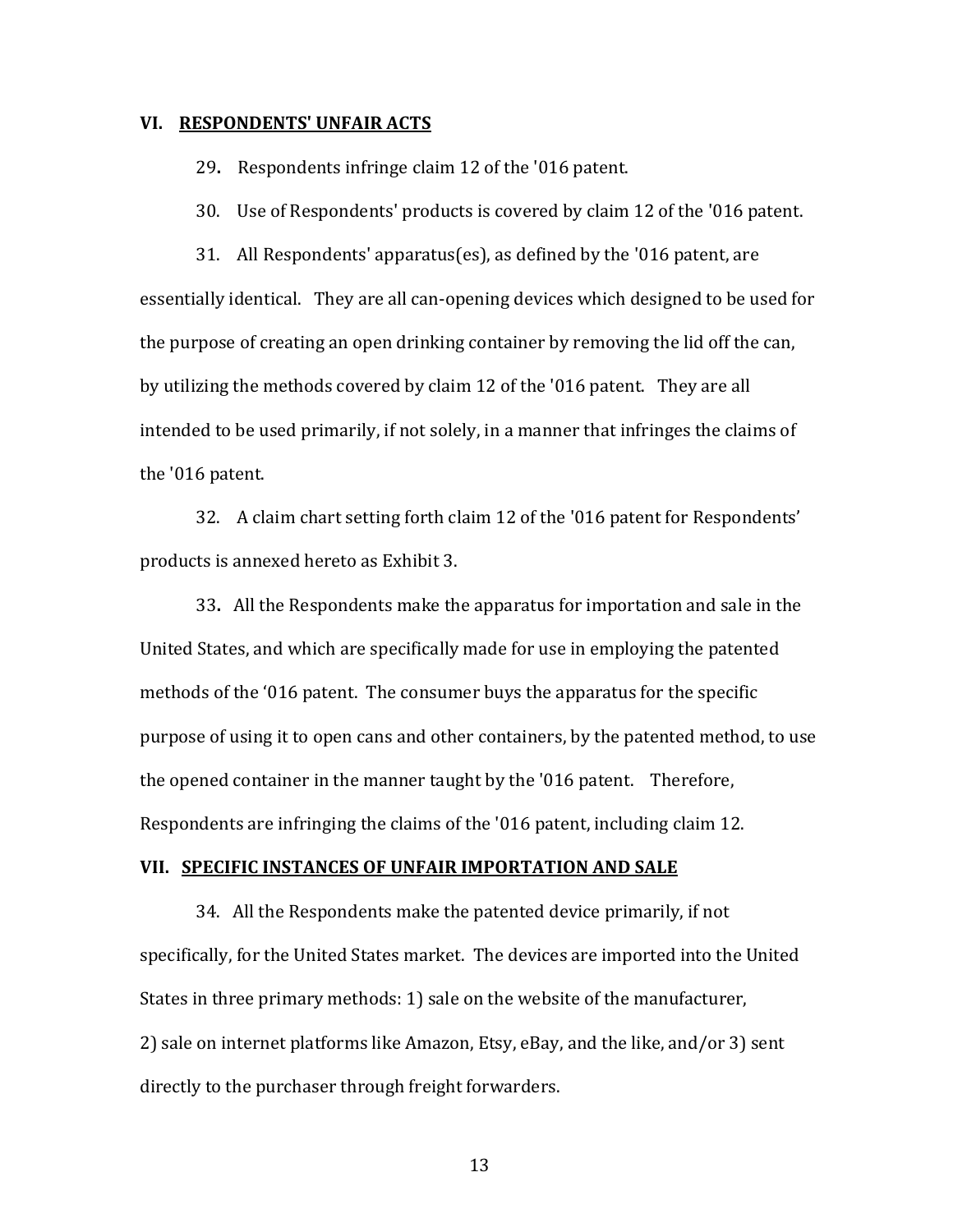35. In many instances, the imported devices, sold on internet platforms, have no identification markings on them, nor indicate on them the source, or the manufacturer in China, with the exception that these devices show they are imported from China.

 36. All of the devices named in this Complaint were purchased by, and shipped to Draft Top, thus showing the importation and sale of these infringing devices in the United States. The physical exhibits which are referred to in paragraphs 37-45 of this Complaint and which are also referred to in Exhibits 4-11 annexed hereto are in the custody of Complainant's counsel and are available upon request. These physical exhibits include the devices themselves, the packaging, which shows "Made in China," and the envelopes in which they were received, which show's Draft Top's receipt of the devices and packaging and the addresses from which they were mailed.

37.Mintiml manufactures the device in China for sale in the United States. Mintiml offers for sale and sells the devices from websites, one of which is Brogrowshop, to persons in the United States. The devices are shipped from an address marked, "P.O. Box 6368, Rosemend, CA 91770, USA. " The postage markings show "Global Mail" - USPS, meaning the package was mailed from China. Exhibit 4 shows in order: 1) the shipping documents to the United States, including the purchase order, 2) photographs of the packaging and the device, which are marked to show the goods were made in China; the mailing envelopes in which they were received by Complainant, and 3) various internet screenshots which show the device being offered for sale in the United States. *See also* Exhibit 13.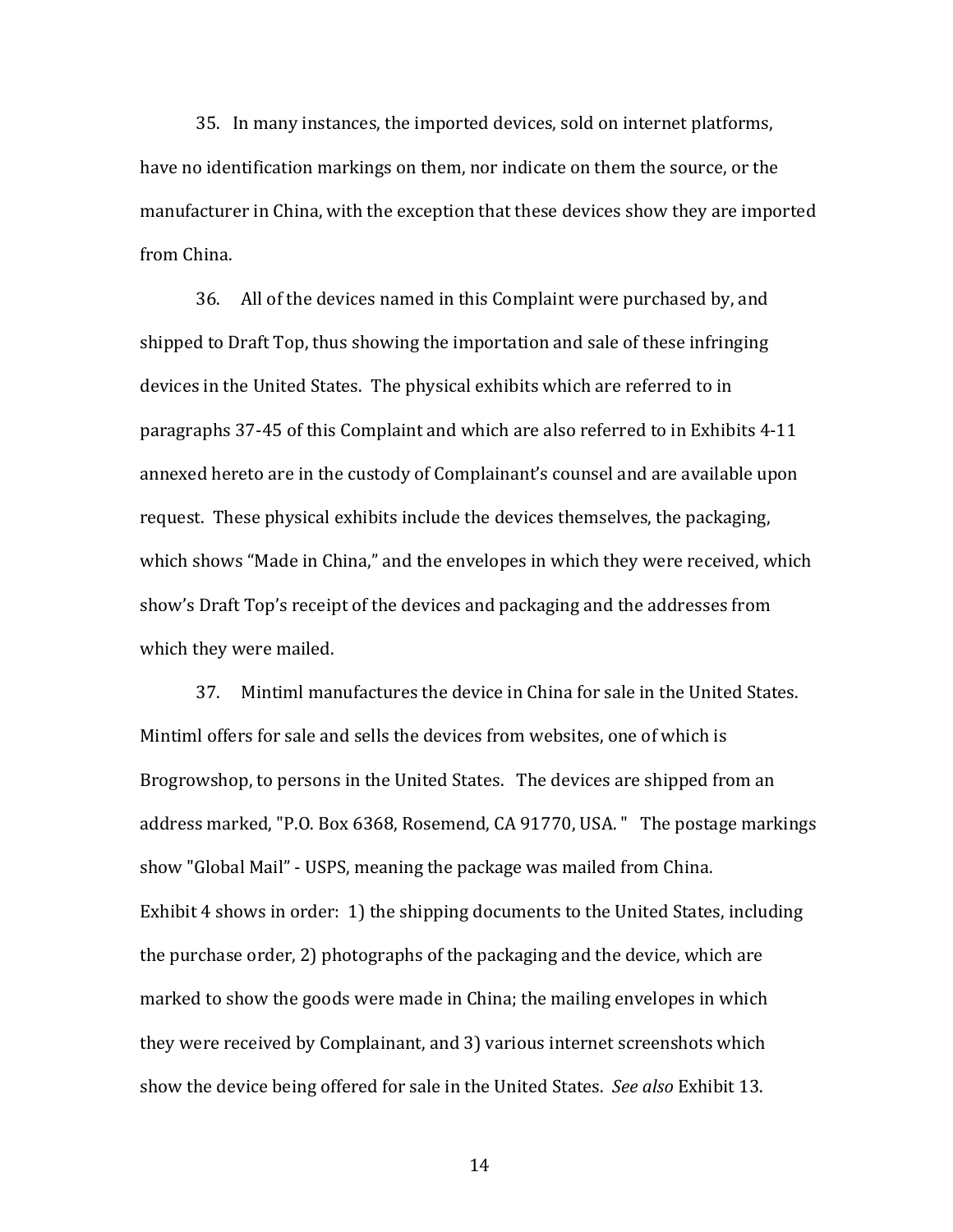38. Exhibit 5 is an unmarked device which has no markings on the package or the device itself, other than it was manufactured in China, and is sold on the internet, including eBay. This device is offered for sale and sold to persons in the United States. It is shipped from "CS@Orangeconnex.com, 475 Doughty Blvd, Inwood, NY 11098. A search of that address shows it to be for a company named WN Shipping USA, Inc., which is the freight forwarder for the imported product. Exhibit 5 shows in order: 1) the shipping documents to the United States, including the purchase order, 2) photographs of the packaging and the device, which are marked to show the goods were made in China; the mailing envelopes in which they were received by Complainant, and 3) various internet screenshots which show the device being offered for sale in the United States. *See also* Exhibit 13.

 39. Exhibit 6 is an unmarked device which has no markings on the package or the device itself, other than it was manufactured in China, and is sold on the internet, including a website named aliexpress. This device is offered for sale and sold to persons in the United States. It is shipped from: "Shuje Wei, 2855 S. Reservoir St., No -130, Pomona, CA 91766. This "entity" appears to be a "drop shipper" or freight forwarder. The "Global Mail" postage shows it was mailed from China. The packaging, while not marked with any name, appears essentially the same as the Mintiml packaging. *Compare* Pictures contained in Exhibit 4 with the photos contained in Exhibit 6.) Exhibit 6 shows in order: 1) the shipping documents to the United States, including the purchase order, 2) photographs of the packaging and the device, which are marked to show the goods were made in China; the mailing envelopes in which they were received by Complainant, and 3) various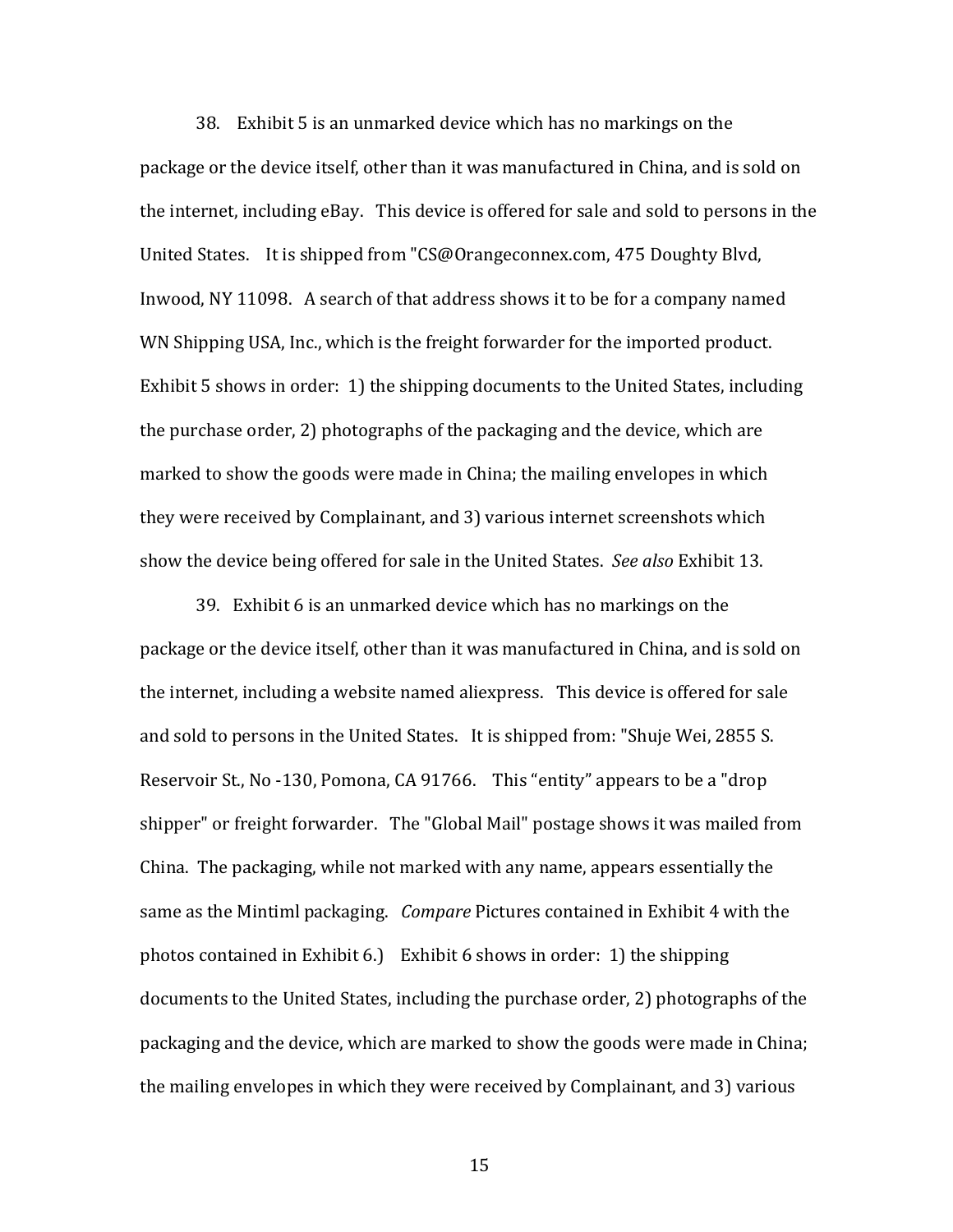internet screenshots which show the device being offered for sale in the United States. *See also* Exhibit 13.

 40. Exhibit 7 is an unmarked device which has no markings on the package or the device itself, other than it was manufactured in China, is sold on the internet, including a website named aliexpress. This device is offered for sale and sold to persons in the United States. This time, however, it is shipped from: "Shipping Dept., Dept. CA, 10722, South La Cienega Blvd., Inglewood, CA 90304, which is the address of Express Cargo, Ltd. This "entity" appears to be a "drop shipper," or freight forwarder. Exhibit 7 shows in order: 1) the shipping documents to the United States, including the purchase order, 2) photographs of the packaging and the device, which are marked to show the goods were made in China; the mailing envelopes in which they were received by Complainant, and 3) various internet screenshots which show the device being offered for sale in the United States. *See also* Exhibit 13.

41. Exhibit 8 is an unmarked device which has no markings on the package or the device itself, other than it was manufactured in China, and is sold on the internet, including Etsy. This device is offered for sale and sold to persons in the United States. It is shipped from Tofba International, Inc., 12833 Chadron Ave., Hawthorne, CA 90250. This "entity" appears to be a "drop shipper" or freight forwarder. The postage markings show that it was mailed from China. Exhibit 8 shows in order: 1) the shipping documents to the United States, including the purchase order, 2) photographs of the packaging and the device, which are marked to show the goods were made in China; the mailing envelopes in which they were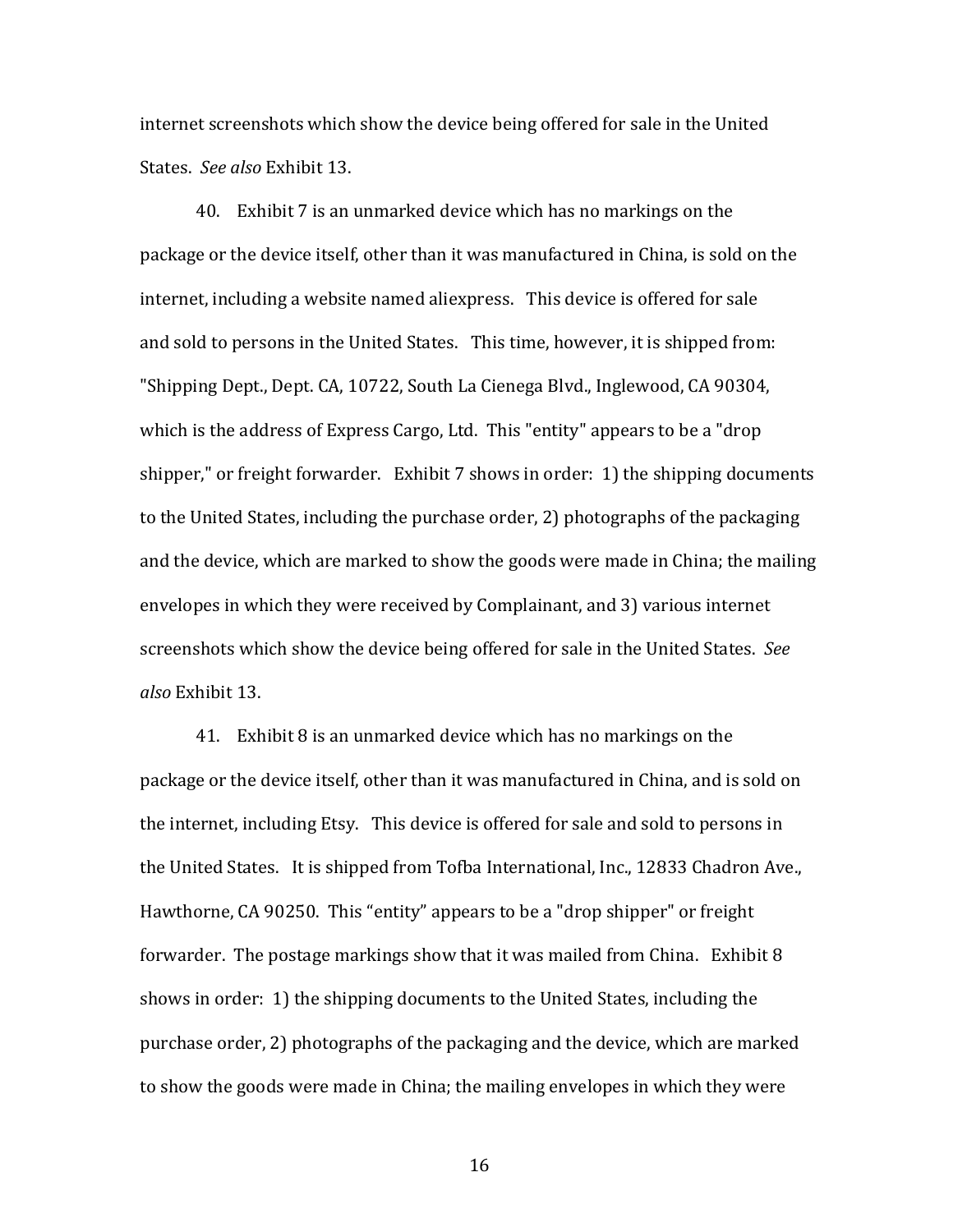received by Complainant, and 3) various internet screenshots which show the device being offered for sale in the United States. *See also* Exhibit 13.

 42. KKS Enterprises Co., Ltd. ("KKS") manufactures the device in China for sale in the United States. KKS offers for sale and sells the devices from its own website to persons in the United States. The devices are shipped from an address marked "Dept. CA #73, Shipping Dept., 13725 Pipeline Ave, China, CA 91710". Exhibit 9 shows in order: 1) the shipping documents to the United States, including the purchase order, 2) photographs of the packaging and the device, which are marked to show the goods were made in China; the mailing envelopes in which they were received by Complainant, and 3) various internet screenshots which show the device being offered for sale in the United States. *See also* Exhibit 13.

43. Exhibit 9 also shows the import information on Kingskong Enterprises Co., Ltd., 126 Zhaohui Rd, Hanghzou 310050, China, an affiliate of KKS Enterprises Co. Ltd. Kingskong manufactures and sells the apparatus covered by the patent. Exhibit 9 shows for Kingskong, in order: 1) the shipping documents to the United States, including the purchase order, 2) photographs of the packaging and the device, which are marked to show the goods were made in China; the mailing envelopes in which they were received by Complainant, and 3) various internet screenshots which show the device being offered for sale in the United States. *See also* Exhibit 13.

 44. Exhibit 10 is an unmarked device which has no markings on the package or the device itself, other than it was manufactured in China, and is sold on the internet, including a website named aliexpress. This device is offered for sale and sold to persons in the United States. It is shipped from Du Zuojun, Level 1, Shenzhen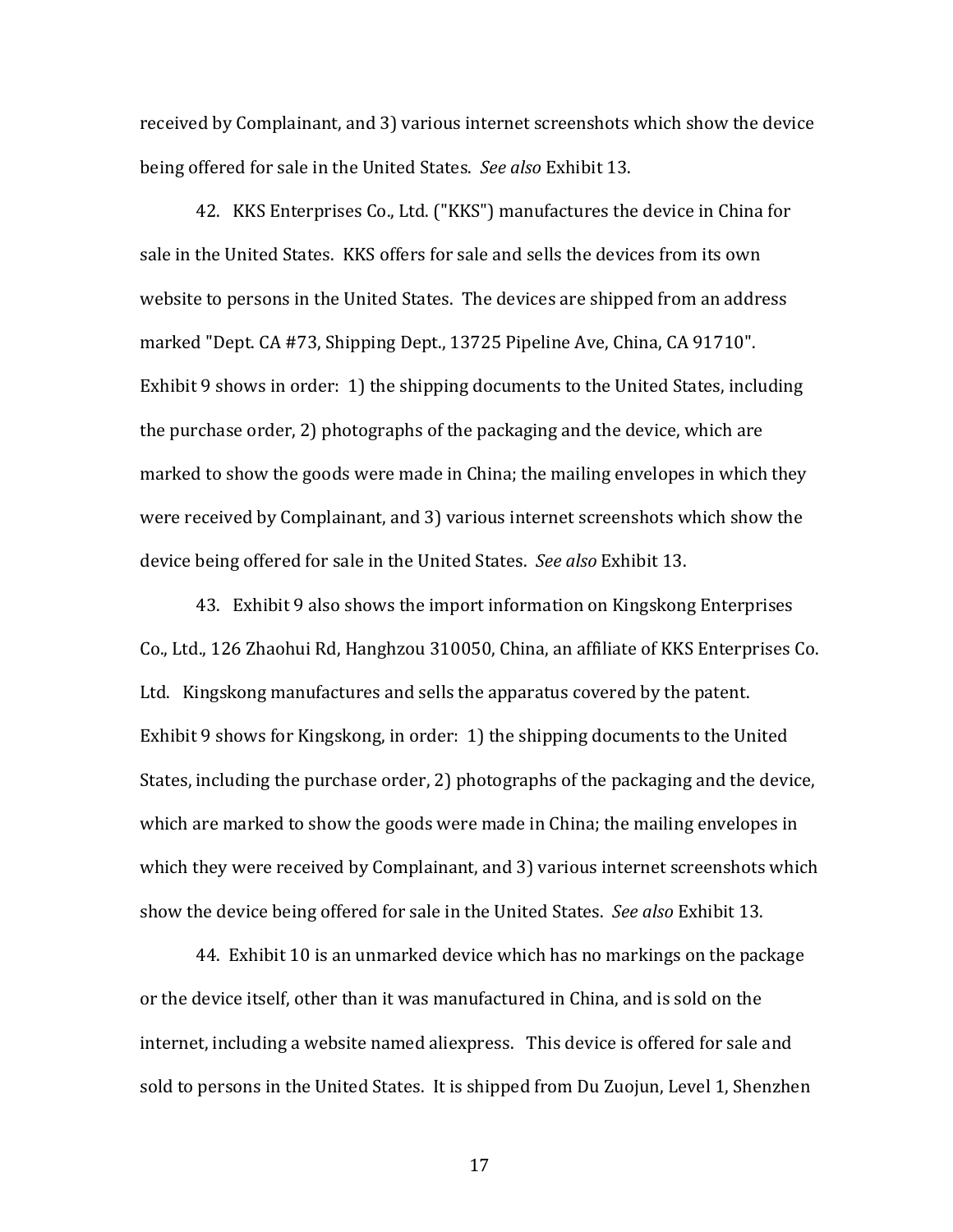International Airport Cargo, Shenzhen Guangdong, 510810 China. The postage clearly shows it was mailed from China. The devices inside the packaging are in Mintiml boxes, and the devices are accompanied by a hand written, yellow post-it note. Exhibit 10 shows in order: 1) the shipping documents to the United States, including the purchase order, 2) photographs of the packaging and the device, which are marked to show the goods were made in China; the mailing envelopes in which they were received by Complainant, and 3) various internet screenshots which show the device being offered for sale in the United States. *See also* Exhibit 13.

 45. Exhibit 11 is an unmarked device which has no markings on the package or the device itself, other than it was manufactured in China, is sold on the internet, including a website named aliexpress. This device is offered for sale and sold to persons in the United States. It is shipped from: Hou Wenzheng, 1200 Worldwide Blvd., Hebron, KY 41048. The devices inside the packaging are in Mintiml boxes, and the devices are marked Mintiml. They are accompanied by the **same** handwritten yellow post-it note as in Exhibit 10. Exhibit 11 shows in order: 1) the shipping documents to the United States, including the purchase order, 2) photographs of the packaging and the device, which are marked to show the goods were made in China; the mailing envelopes in which they were received by Complainant, and 3) various internet screenshots which show the device being offered for sale in the United States. *See also* Exhibit 13.

 46. A claim chart reading Claim 12 of the '016 patent on respondents' devices is attached as Exhibit 12. The Claim Chart analyzes the Mintiml device. The devices from the other Chinese suppliers, KKS Enterprises, Kingskong Enterprises,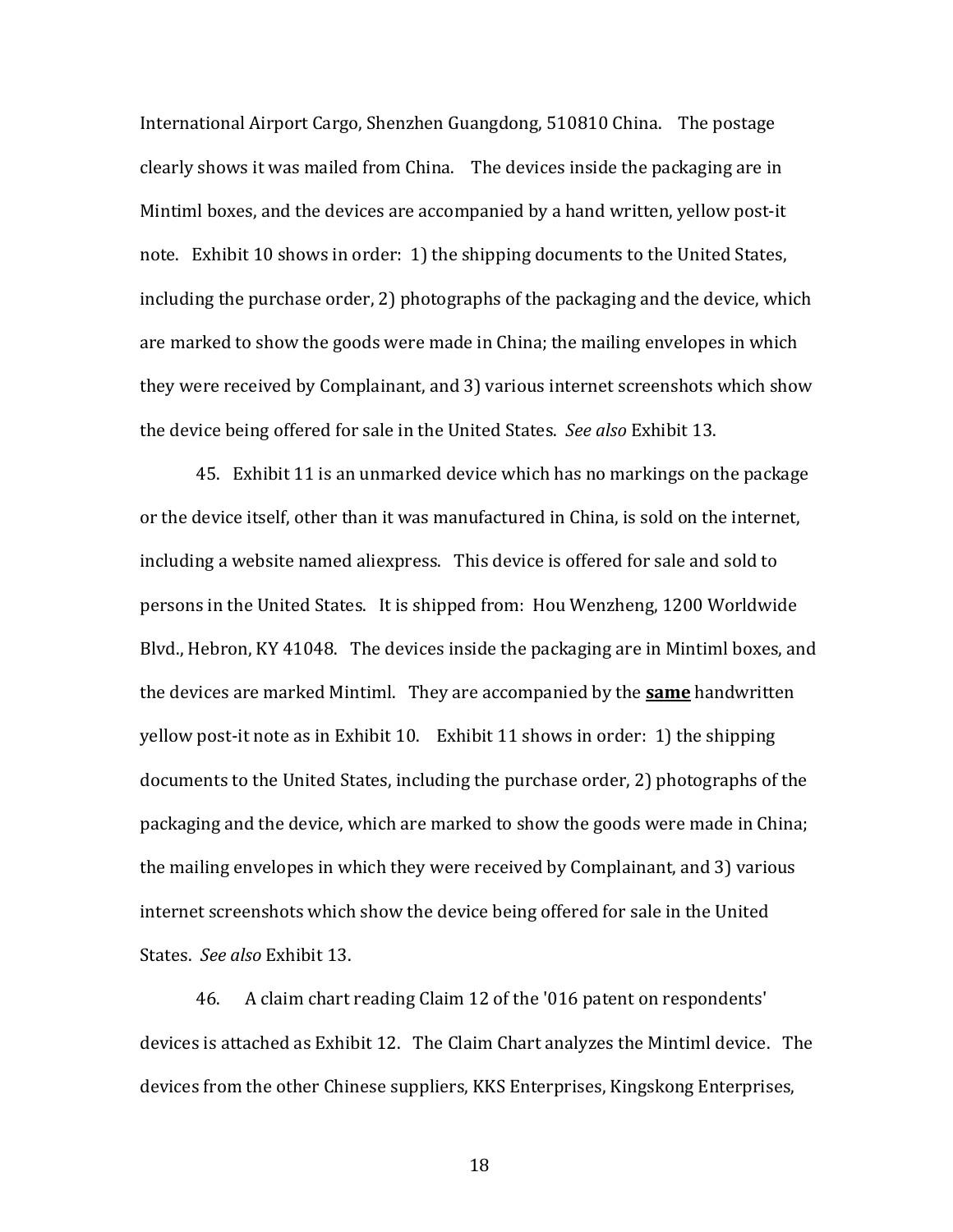and Du Zuojun are identical, or substantially identical, in their operative parts covered by Claim 12 of the '016 patent, and the Mintiml Claim Chart reads completely on these devices. *See* Exhibit 13, Declaration of Sean P. Kelly, at paragraph 11.

 47. All of the devices sold by the importers, Exhibits 5, 6, 7, 8 and 11, appear to be sourced by these same Chinese manufacturers. These devices are all covered by the Mintiml Claim Chart and by Claim 12 of the '016 Patent. *See* Exhibit 12; *see also* Exhibit 13, Declaration of Sean P. Kelly, at paragraph 12.

# VII. **CLASSIFICATION OF INFRINGING PRODUCTS UNDER THE HARMONIZED TARIFF SCHEDULE OF THE UNITED STATES**

 48. Upon information and belief, Respondents' products, may be classified under subheadings 8210.00, 8205.00, or 8205.51 of the Harmonized Tariff Schedule of the United States.

#### **VIII. THE DOMESTIC INDUSTRY**

 49. Pursuant to Section 337 (a)(1), Complainant is engaged in an industry in the United States relating to the articles and the methods protected by the '016 patent.

 50. The technical prong of domestic industry is clearly shown in Exhibit 3, the claim chart for the '016 patent which reads claim 12 of the patent directly on Draft Top's device.

 51. For the economic prong, pursuant to Section 337 (a)(3), Complainant is engaged in an industry in the United States with respect to the articles and methods protected by the '016 patent because of (A) significant investment in plant and equipment; (B) significant employment of labor or capital; or (C) substantial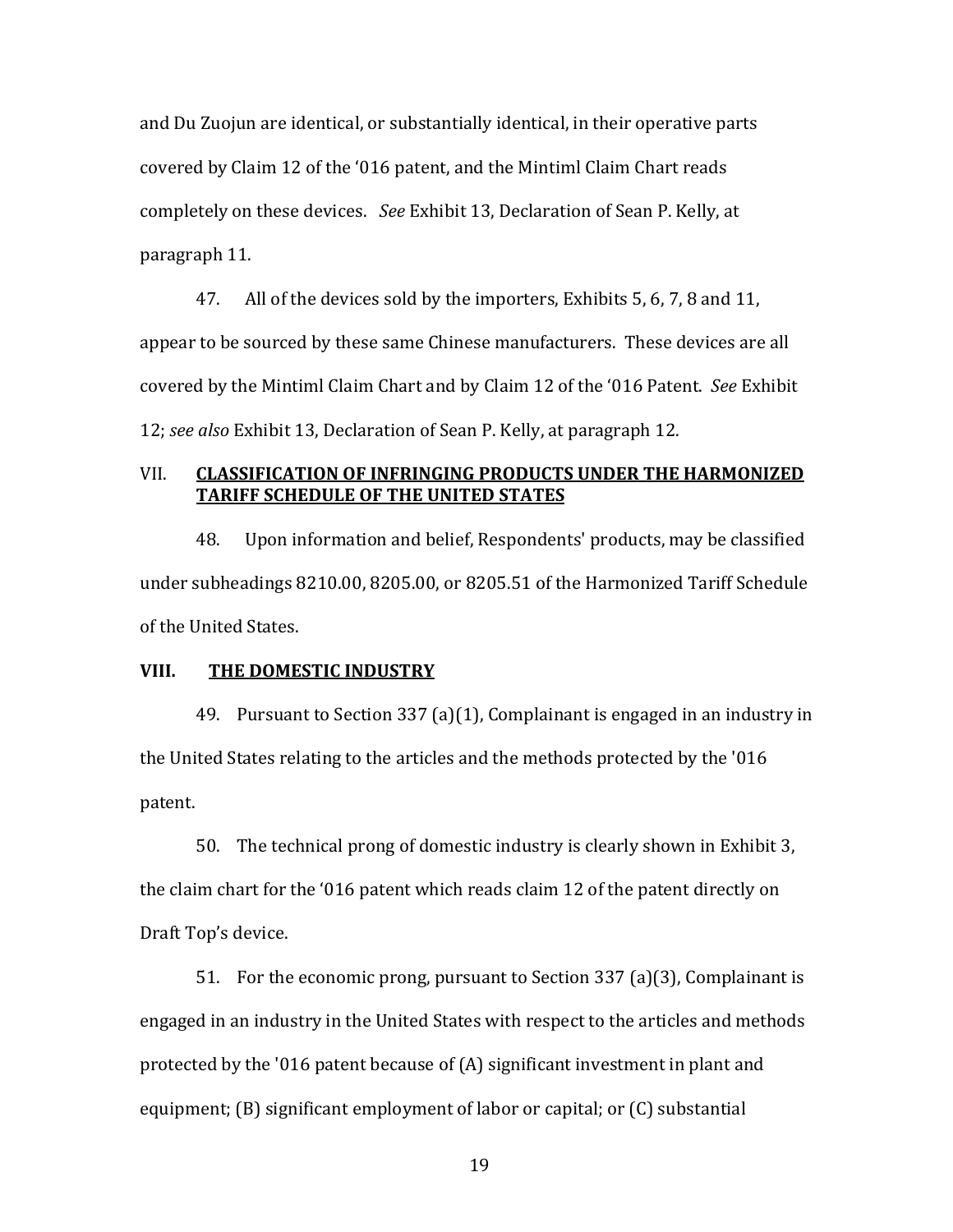investment in its exploitation, including engineering, research and development, or licensing.

 52. Draft Top's can-opening device is completely made in America. The Draft Top device is manufactured by Daystar Manufacturing, Hurlock, Maryland. All of Daystar's suppliers are also American companies in the United States. The number of employees, when known, and the amount of Draft Top purchases are listed for each company in Exhibit 14. *See* Exhibits 14 and 15.

 53. Draft Top represents about 40-50 percent of Daystar's manufacturing capacity. Draft Top orders all the parts and components, as well as the packaging, from the other companies listed. These are then delivered to Daystar for assembly and shipping. Draft Top's Fulfillment Partner is ITB Fulfillment for customer marketing and ordering. *Id.*

 54. Draft Top has invested over \$65,000.00 in new machinery since 2020 for hardware, jigging and tooling. These machine tools are supplied to Daystar for the dedicated use in the manufacture of Draft Top's device. Draft Top has also spent approximately \$32,000.00 on pin machines, provided to Spirol for the manufacture of the assembly pins for Draft Top's device. This includes a recent \$7,395.00 expenditure for the assembly pin machine. *Id.*

 55. In 2020, Draft Top manufactured and sold over 100,000 units and has gross sales in excess of 2 million dollars. Draft Top is currently expanding its manufacturing capacity to accommodate rising demand, and is raising its capital base to finance further development. *Id.*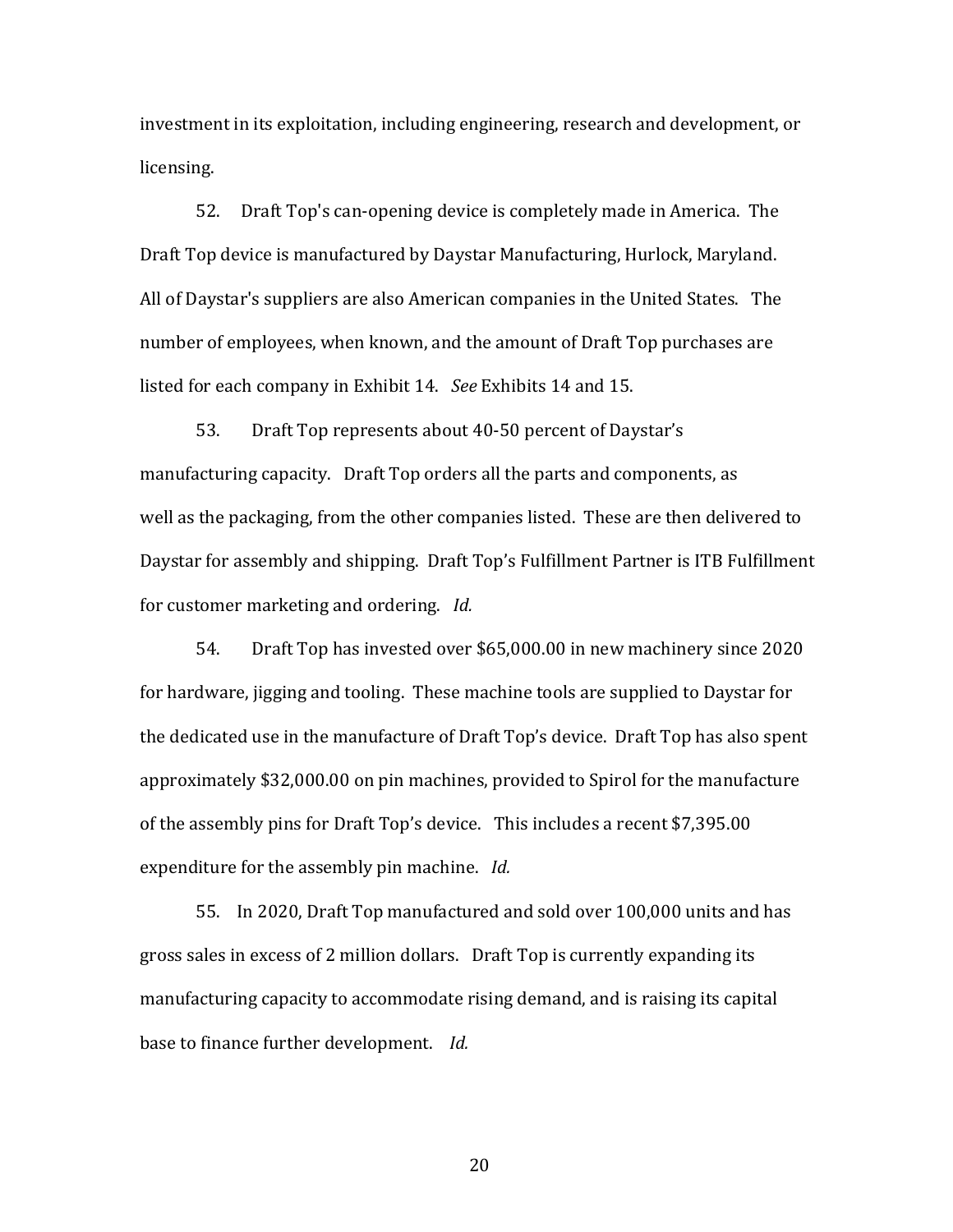56. The Draft Top can-opening device was completely invented, engineered and developed by the Inventors, Sean Kelly and Armand Ferranti, in the United States. Approximately \$100,000 was spent in direct development costs for the "Draft Top" apparatus/device, in addition to the thousands of hours spent by Mr. Kelly and Mr. Ferranti in research, development, engineering and building the patented Draft Top can-opening device.

#### **IX. RELATED LITIGATION**

 57. The alleged unfair methods of competition and unfair acts of the subject matter of this investigation, are not and have not been the subject of any court or agency litigation.

#### **X. FOREIGN PATENTS AND PATENT APPLICATION**

 58. The following patent application corresponding to the '016 patent has been filed under International Publication No. WO 2016/085958 A1. This patent application is pending and has not yet been issued as a patent. No foreign patent application has been denied, abandoned, or withdrawn corresponding to the '016 patent.

#### **XI. RELIEF REQUESTED**

59. Complainant Draft Top LLC respectfully requests that the Commission:

 (a) Institute an immediate investigation pursuant to 19 U.S.C. § 1337(a)(1)(B)(i) and (b)(1) into violations based on Respondents' unlawful importation into the United States, sale for importation, and/or sale after importation of certain apparatus and methods of opening containers that are designed to be used, and are used in such a manner as to infringe one or more of the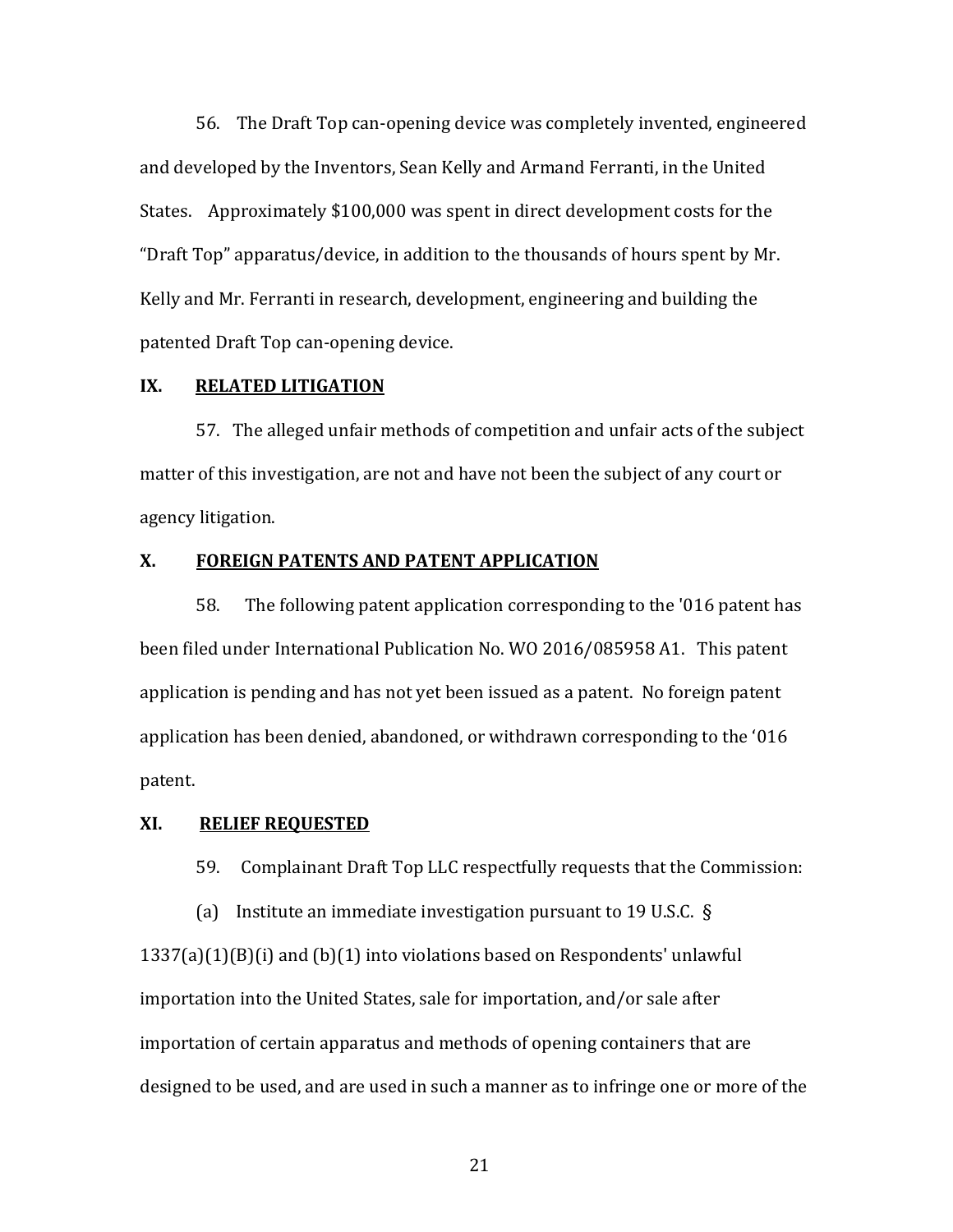claims of the U.S. Patent No. US 10, 519, 016 B2.

 (b) Issue a general exclusion order to prohibit the importation into the United States of the accused apparatus.

 (c) Issue an order pursuant to 19 U.S.C. § 1337(f) directing Respondents to cease and desist from importing, marketing, advertising, demonstrating, selling, offering for sale, using and supporting the use of the accused apparatus.

 (d) Grant such other further relief as the Commission deems appropriate and just under the law, based on the facts complained of herein and determined by the investigation.

Date: January 19, 2021 Respectfully Submitted,

 /s/ Donald R. Dinan, Esq. Donald R. Dinan, Esq. Goetz Fitzpatrick, LLP One Penn Plaza Suite 3100 New York, New York 10119 T. 212-695-8100 M. 202-997-3453 ddinan@goetzfitz.com dondinan@gmail.com

 Benjamin Blum, Esq. Goetz Fitzpatrick, LLP One Penn Plaza Suite 3100 New York, New York 10119 T. 212-695-8100 M. 516-528-8643 bblum@goetzfitz.com